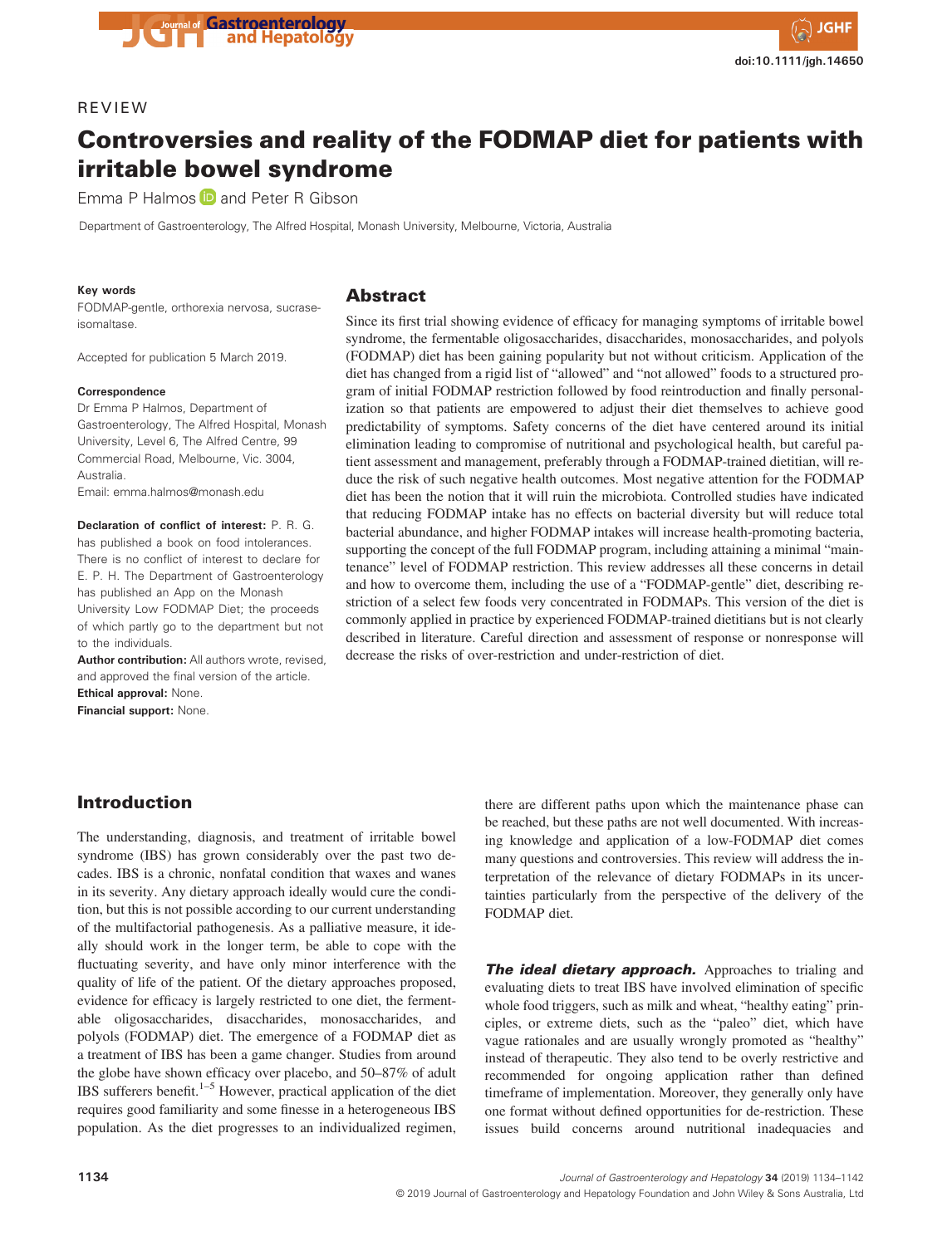righteous eating behavior (discussed later) but are also likely to challenge continuing adherence. Because of the extremely restrictive nature of these diets that invariably reduce carbohydrate intake, many of the diets probably do have efficacy with reduction of symptoms of IBS, although this largely remains anecdotal. However, a more targeted, less severe approach, such as a FODMAP diet, should maximize initial efficacy with less restriction, offer a "way out" with planned de-restriction, and maintain long-term efficacy in a safe way.

The evolution of the FODMAP diet. Individual FODMAPs, such as lactose and fructose, have been known to contribute to IBS symptoms for many years.<sup>6</sup> From learning of the similar gastrointestinal fate of FODMAPs, their mechanism of action in the context of IBS, and their composition in our diet, the concept of considering all the FODMAPs together for a dietary therapy was born.<sup>7</sup> Initially, a primitive version of a FODMAP diet that concentrated on fructose and fructans (the so-called fructose malabsorption diet) was based on limited food composition knowledge and applied to IBS patients on an ongoing basis without subsequent derestriction.<sup>8</sup> Since then, knowledge of its possible negative associations<sup>3,9–11</sup> and the observation that tolerances to foods differed across individuals led to the current three-step FODMAP diet. This protocol details how to initially restrict, then reintroduce foods, and finally personalize a diet for long-term IBS management and has been described in detail elsewhere.<sup>12,13</sup> This protocol has not been formally assessed in randomized controlled trials, but several studies of the longer-term efficacy when individualization of the diet is achieved have now been published. The response to a liberalized version of a low-FODMAP diet seemed to last. This has been reviewed in detail by Mitchell et al.<sup>14</sup>

Who should deliver the diet?. From its development, a FODMAP diet has been dietitian-led as all of the early studies involved dietitian researchers.<sup>2,5,15</sup> Reports are emerging from prospective research where an unstated health professional has delivered the diet with a dietitians acting as troubleshooter<sup>16</sup> to retrospective experience where a nurse trained in delivering the diet has been the sole educator.<sup>17</sup> Unfortunately, access to a dietitian varies across the globe<sup>18</sup> and, even if a dietitian is available, knowledge and training in a low-FODMAP diet will be highly variable. Such training of dietitians has ranged from self-education utilizing books or Internet information, face-to-face courses, or webinars 1 h to 1 day in duration to detailed educational programs that involve education about IBS, patient assessment, dietary and non-dietary therapeutic options, and detailed training in how to deliver the diet. Many people who wish to try the diet may not involve health professionals and go directly to books, Internet sites, dietary sheets with food lists, or digital applications. Because the optimal delivery of dietary modification like the FODMAP program requires a combination of education in physiology, food composition and identification, reading of food labels, and a dynamic process of restriction then reintroduction, the educative process is an inherent weakness that may potentially lead to markedly varying quality of adherence to the program itself. Caution must be exercised in overinterpreting heterogeneous response rates to the diet seen in clinical trials. Delivery might not be ideal because of, for example, the needs to maintain blinding of the participants.4,19

In practice, patients with IBS who are advised to try a low-FODMAP diet are either referred to a dietitian specializing in IBS, a generalist dietitian, or group education<sup>20</sup> or simply given educational handout or directed to self-guided resources via the Internet or smartphone apps. Survey data from the USA indicate that gastroenterologists advocate for a FODMAP diet, but most only use educational handouts. Only one in five will refer to a dietitian, and most do not have access to a specialized dietitian.<sup>21</sup> This may influence general awareness of a FODMAP diet in IBS sufferers, particularly in the USA. Indeed, approximately half of IBS patients do not follow any dietary plan, and only one quarter of patients are aware of a FODMAP diet in a recently published US survey.<sup>22</sup> The use of physician assistants and nurse practitioners to deliver therapeutic or other interventions that require more time than physicians are able to provide is being actively encouraged as potentially cost-effective ways of delivering non-pharmacological therapies.23,24 Nevertheless, as patient awareness grows together with the intense search of Internet information, health professionals will be questioned about the FODMAP approach, and many will be ill-equipped to offer informed advice. Furthermore, many patients will initiate dietary change on the suggestion of the multiple Internet sites that are not shy of providing firm advice. In other words, the majority of patients, at least in the USA, are being educated in the FODMAP diet via diet sheets and Internet sites. Unfortunately, the quality of such information is generally fair at best. For example, food lists provide conflicting lists of high and low-FODMAP foods, $^{25}$ and the advice provided has a low readability and lacks context of how and why the diet is applied, is often not based on evidence, and may be contradictory and often contrary to current recommendations.<sup>26</sup>

Thus, to achieve optimal implementation of the FODMAP diet, there is a need for ready access to training for health professionals and reliable advice for consumers. As outlined earlier, the FODMAP diet is a program of restriction and reintroduction that optimally is delivered in the setting of knowledge of the conditions and awareness of the suitability of the diet to the individual. Courses specifically targeting dietitians have been designed and instituted by tertiary educational bodies such as Monash University, King's College London, and Michigan University. Such courses gain recognition by professional bodies. There are also privately run educational programs, but care must be taken in choosing those not scrutinized by professional bodies, and conflicts of interest may be a problem.

How the diet should be delivered. The latest published reviews advise that a structured protocol comprising three phases should be followed by IBS patients: (i) FODMAP restriction, which will reduce FODMAP intake below an arbitrary cutoff level to temporarily over-restrict the diet; (ii) provocation test (reintroduction), which help to identify the impact of specific FODMAPs and their doses on symptoms; and (iii) personalization, involving development of a long-term plan of dietary manipulation.12 This protocol seems to work well for the majority of IBS sufferers. However, this "top-down" method of treatment may not be suitable for some patients, particularly if other aspects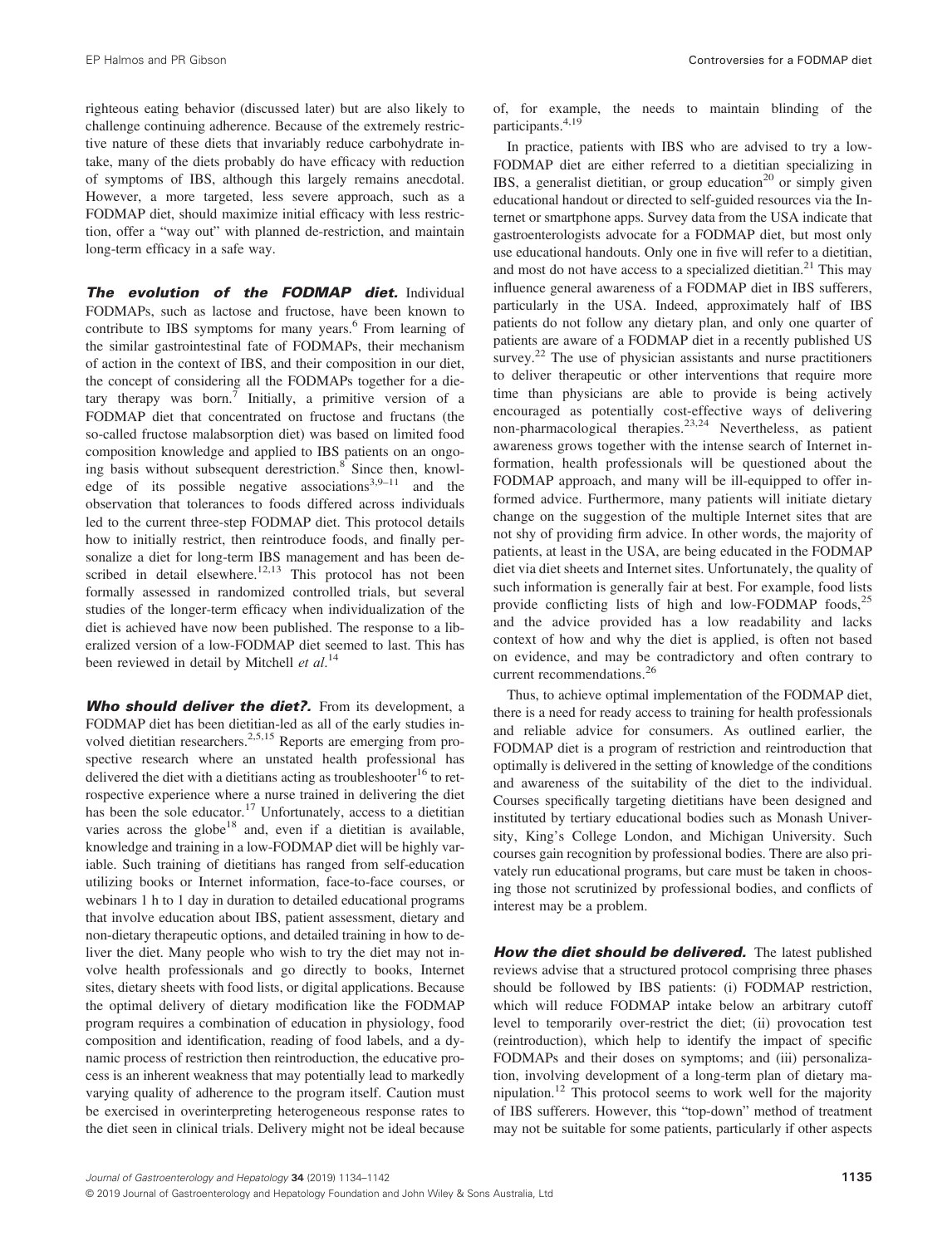of health are compromised. An example of this is a patient with other dietary restrictions already in place who may be at risk of nutritional inadequacy or in someone with an active eating disorder in whom restrictive eating behavior would be harmful for psychological and possibly physical health. Avoiding the use of a dietary therapy or using a "bottom-up" approach to therapy by applying a mild FODMAP restriction, $27$  termed "FODMAP gentle" may be applied. Table 1 describes the populations where a FODMAP-gentle diet could be used. A drawback of using a bottom-up approach is that there may not be a clarity of response, meaning that nonresponse may be due to insufficient FODMAP restriction rather than wrong therapy. The traditional published FODMAP protocol should be utilized in the majority of IBS sufferers unless there is indication to use FODMAP-gentle approach.

Fermentable oligosaccharides, disaccharides, monosaccharides, and polyols gentle. A FODMAP-gentle diet describes the reduction of a few foods that are highly concentrated in FODMAPs and/or reduction of a few targeted FODMAPs. Further dietary restriction is applied if necessary. Applying a "FODMAP-gentle" diet has some evidence of efficacy as suggested by Böhn et al., comparing a low-FODMAP diet with the National Institute for Health and Care Excellence guidelines. They added to the National Institute for Health and Care Excellence diet avoidance of "gas-producing foods,"<sup>28</sup> which are all foods most concentrated in FODMAPs, such as milk, onion, legumes, polyol sweeteners, wheat bran, and prune juice.<sup>29</sup> Table 2 describes this FODMAP-gentle diet based on our current knowledge of food composition.

**Difficulties in response to a FODMAP diet.** Both response and nonresponse to a low-FODMAP diet will bring potential matters for consideration. The most common issues arising from the initial restriction of FODMAPs are either the diet is so effective that patients are unwilling to reintroduce food or a lack of response to the diet.

You cannot get people to reintroduce. Patients who respond well to strict restriction but are reluctant to reintroduce more FODMAPs into the diet present challenging scenarios. There is no evidence base for dealing with this situation, but, in clinical

Table 2 Description of a FODMAP-gentle diet

| Food group                                                  | High FODMAP foods to restrict on a<br>FODMAP-gentle diet                                                                                         |
|-------------------------------------------------------------|--------------------------------------------------------------------------------------------------------------------------------------------------|
| Grains<br>Vegetables<br>Fruit<br>Dairy<br>Meat/alternatives | Wheat and rye<br>Onion, leek, cauliflower, and mushrooms<br>Apple, pear, dried fruit, stone fruit, and watermelon<br>Milk and yoghurt<br>Legumes |

FODMAP, fermentable oligosaccharides, disaccharides, monosaccharides, and polyols.

practice, this has been approached by applying non-dietary therapies, such as psychological or drug/supplementary therapy. These strategies aim to provide the patient confidence to lessen dietary restriction and also may have some efficacy in symptom management. As with any dietary restriction, there is risk for food aversions to develop, and expectation of symptoms is likely to provoke a response irrespective of symptom physiology. IBS populations are frequently affected by nocebo responses. $30$  There is good argument that applying a psychological therapy, such as gut-directed hypnotherapy, is well suited for patients refractory to basic treatment in primary care, $31$  and instinctually, this psychological support would also be useful in those reluctant to reintroduce food, who may also have abnormal psychology developed around eating behavior.

The diet is not working. Nonresponse or partial response to a low-FODMAP diet may be due to many factors. Firstly, the diagnosis of IBS might not be correct. Gastrointestinal symptoms related to untreated celiac disease often resolve with a gluten-free diet. Protein hypersensitivity, commonly associated with lymphocytic duodenits and/or eosinophilic infiltration, has been described and appears to respond in both short term and long term to appropriate restriction. $32,33$  Inflammation associated with inflammatory bowel disease does not respond to FODMAP restriction.<sup>34,35</sup> Secondly, poor adherence to the diet, either knowingly or unknowingly, should be considered. There may be many hidden yet still very concentrated sources of FODMAPs (e.g. onion powder) that can contribute to symptoms. Thirdly, if the patient's habitual FODMAP intake is naturally low, the impact of a low-FODMAP

Table 1 Possible contraindications for dietary therapy in IBS population

| Possible contraindication                                                               | Associated negative impact from diet                     | FODMAP gentle or no dietary therapy?                       |
|-----------------------------------------------------------------------------------------|----------------------------------------------------------|------------------------------------------------------------|
| Active eating disorder                                                                  | Psychological health and nutritional status              | No therapy                                                 |
| Malnutrition                                                                            | Nutritional status                                       | FODMAP-gentle                                              |
| Other dietary restrictions in place                                                     | Nutritional status                                       | FODMAP-gentle                                              |
| Children                                                                                | Nutritional adequacy and establishing good eating habits | FODMAP-gentle                                              |
| Comorbidity with negative risk associated with<br>altered diet (e.g. IBD and pregnancy) | Altered microbiota and nutritional adequacy              | FODMAP-gentle                                              |
| Unwillingness to apply diet<br>Poor capability to understand and/or apply diet          | Non-adherence<br>Non-adherence                           | FODMAP-gentle or no therapy<br>FODMAP-gentle or no therapy |

FODMAP, fermentable oligosaccharides, disaccharides, monosaccharides, and polyols; IBD, inflammatory bowel disease; IBS, irritable bowel syndrome.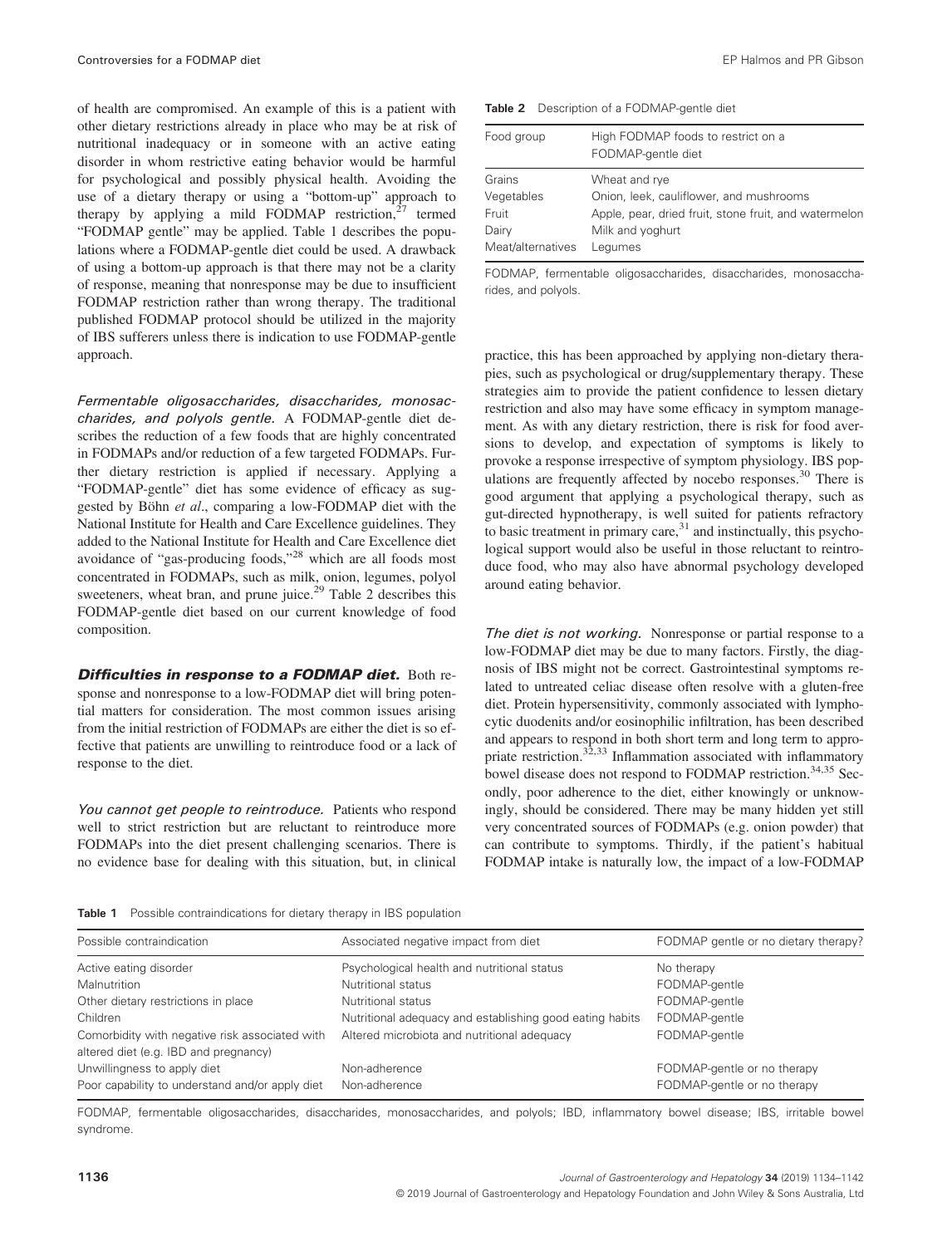EP Halmos and PR Gibson Controversies for a FODMAP diet

diet would be less. This was seen in a study by Böhn and colleagues,<sup>28</sup> where the subjects' mean habitual oligosaccharide intake of 2.7 g/day was much less than that seen on other trials estimating usual FODMAP intake (3.8–5.6 g/day) and more comparable with low-FODMAP diet (mean oligosaccharide 1.6–3.3 g/day).<sup>2,4,11</sup> Fourthly, specific phenotypes of IBS may be less responsive to the diet. Mechanistic studies have demonstrated that FODMAPs exert symptoms through luminal distension<sup>15,36–</sup> <sup>38</sup>; thus, it is perceived that IBS patients with visceral hypersensitivity would benefit the most from the therapy. Theoretically, IBS that may be caused by solely altered motility or mucosal and immune function, which is difficult to distinguish, would not benefit from a low-FODMAP diet; these predictors of response have not been well studied. Lastly, the patient's expectation of response may be another reason for failure. With dietary therapies becoming more popular and accessible, misuse and misunderstanding of the role of diet may be the problem. A common misconception among the community is that FODMAPs are the cause rather than a FODMAP diet being a treatment for IBS and will inevitably lead to the expectation that symptoms will be completely resolved with this diet. This is rarely the case considering that IBS is impacted by several factors. Misunderstanding can lead to overanalysis of food intake and a fixation on righteous eating or orthorexia nervosa, a condition in which a patient will avoid food that they believe to be harmful.<sup>39</sup> Commonly, patients will present with extended self-initiated food and symptom diaries and limit their social activities around food. Concern about reintroducing or testing the impact of food is also common among these people. Thorough explanation of the multiple factors involved in the pathophysiology of IBS and sometimes application of non-dietary treatments, such as psychological or pharmacological strategies, may be useful to divert attentions from food, improve understanding, and then encourage reintroduction and personalization of diet.

Predictors of nonresponse. Because of the need for considerable effort in learning the diet and the healthcare professional's time involved, it would be useful to predict in whom the diet should be avoided. The first group is those with an apparent contraindication to the strict low-FODMAP approach. These are discussed in the succeeding texts. The second group comprises those in whom the indication is appropriate but where predictors of poor response are identified. With high rates of efficacy of the diet, the predictors used would need to carry a high negative predictive value to be clinically applicable. In terms of symptom patterns, published studies have not been powered to answer such a question. Predominant stool pattern has been implied to be a predictor of response, presumably because it is expected that FODMAPs will increase water load to the colon, and this will subsequently be reflected in the fecal water content. This notion comes from the use of lactulose and sorbitol, both FODMAPs, in the treatment of constipation. However, the dose used to achieve laxation is high, and usual dietary intake seldom reaches such levels. At lower lactulose intake, fecal water is not increased.<sup>40</sup> Furthermore, in the pivotal feeding studies where the effects of crossing over from a low to typical FODMAP diet and vice versa were compared, fecal water content changed minimally.<sup>41</sup> It might be different for an individual who has a high intake of FODMAPs (as originally described for "fruit juice diarrhea" in children<sup>42</sup>). Recent randomized controlled trials investigating the efficacy of a low-FODMAP diet have only targeted diarrhea-predominant IBS (IBS-D) patients, $<sup>1</sup>$  and this was possibly based on this premise</sup> or in order to have less heterogeneity of study subjects or both. Indeed, efficacy rates are not higher in IBS-D populations compared with IBS allcomers and, while studies have not been powered to look at subgroups of IBS, earlier studies have shown improvement in constipation-predominant IBS and IBS with mixed bowel habits groups. $2,3$ 

Another approach to predicting response/nonresponse is to define characteristics of the fecal microbiota before application. Looking at the microbial composition, either by 16S rRNA sequencing $43$  or by the use of microarray-type technology to compare with "normal" profiles, <sup>44,45</sup> has been predictive of nonresponders, but the negative predictive value of the tests has been poor. If they were used in routine practice, many patients who would benefit from the dietary approach would be excluded. Of more promise is a metabolomic approach of examining the pattern of volatile organic compounds released from feces, which had an almost 100% accuracy in a retrospective examination of patients with IBS-D from a trial.<sup>46</sup> Whether the algorithms derived are predictive in prospective groups and in patients with non-diarrheapredominant IBS remains to be seen.

Breath test-directed individualization of the diet. It has been suggested that breath testing for fructose and/or lactose malabsorption is predictive of response to a low-FODMAP diet, with conflicting interpretations of results.<sup>47,48</sup> Poor reproducibility and the lack of malabsorption occurrence that is specific to an IBS cohort compared with healthy comparator are some limitations in its use,  $49-51$  and also, the common misconception that breath tests are diagnostic is misleading and often discourages acceptance of patients' true diagnosis of IBS and understanding of its pathophysiology.

Limitations of assessing efficacy of a FODMAP diet in patients with irritable bowel syndrome. Dietary trials are not the same as drug trials and carry many limitations in their execution and interpretation.<sup>52</sup> There are always challenges in designing placebo diets and properly blinding subjects. This may be particularly difficult for a FODMAP diet in certain countries where the diet is well known to the general community. Finding FODMAP-naïve people in Australia, the birthplace of FODMAPs, is becoming more challenging. Everyone eats and has their own opinions of diet, which may not be physiologically accurate. A good example of this is the specific increase in symptoms from FODMAPs and not gluten in blinded IBS subjects who have self-perceived gluten sensitivity.<sup>53</sup> It is well established that placebo and nocebo responses are high in studies using IBS subjects.<sup>30</sup> Additionally, eating behavior is often changed when being observed or recorded, and it may be that study participants become more adherent to diets or even change their habits, such as eating "healthier" when records are kept.<sup>52,54</sup> Background diets are infrequently controlled or sometimes not even considered in data interpretation.55 Furthermore, assessing an IBS population has its own shortcomings, and subjective assessments, which are the basis of all validated IBS scoring systems, do not seem to match objective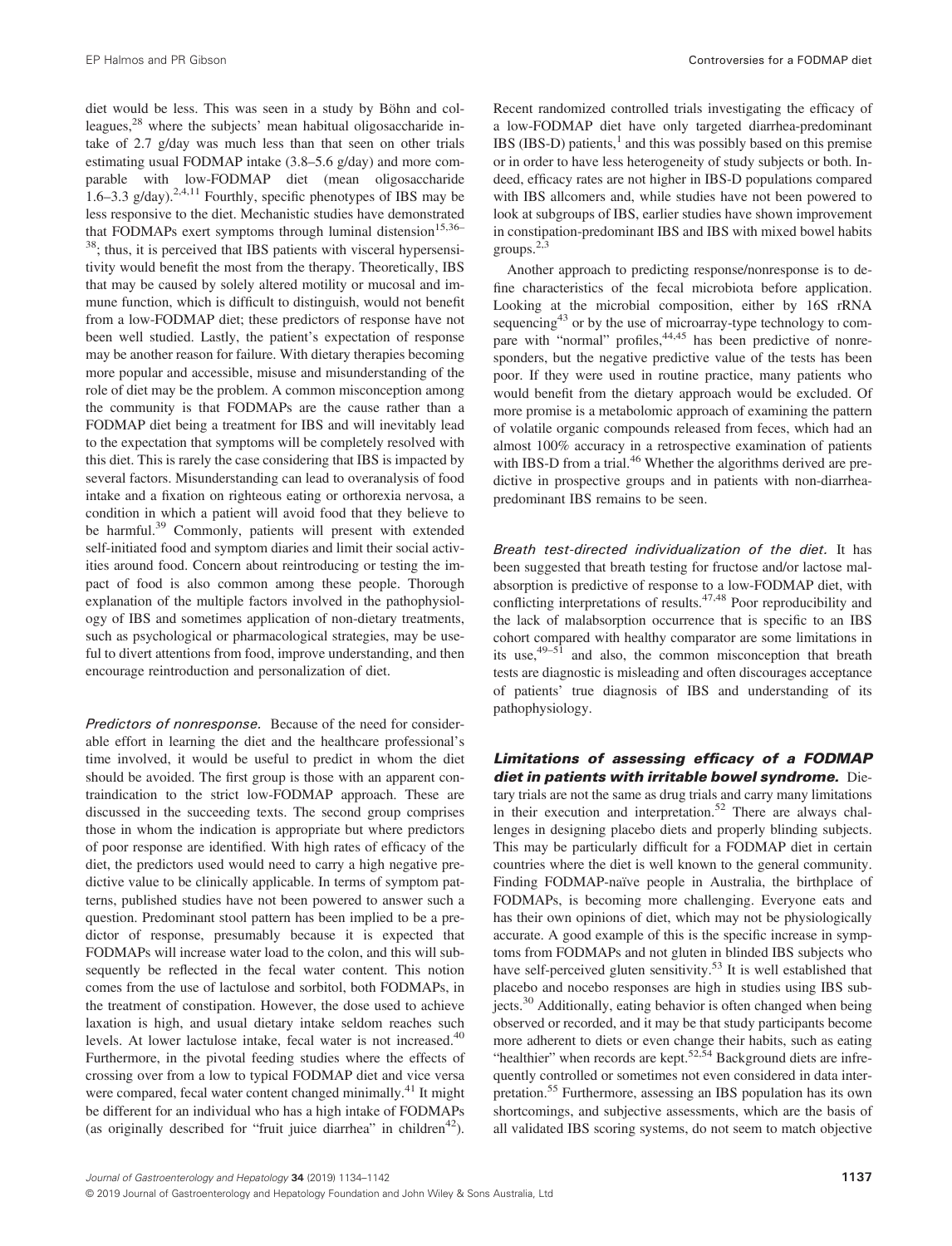markers of changes in stool form, $41$  and often, the symptoms of IBS have no objective measures.

#### Fear-mongering associated with a FODMAP diet.

As with any new treatments, criticisms follow, but some relating to a FODMAP diet have been unjustified. Statements commonly heard about a FODMAP diet that are often misleading include the following:

- "A FODMAP diet is too hard to follow": At first glance of long food lists of "forbidden foods," one may be forgiven for thinking that a FODMAP diet is too difficult to apply and maintain, particularly if patients are merely provided extended food lists with no guidance on how to translate the information to their lifestyle. However, there is now sufficient evidence to indicate that IBS subjects who have followed some version of a FODMAP diet for several months overcome the perceived difficulties of the diet if there is symptom improvement.<sup>8,56</sup> Furthermore, one observational study showed that the majority of IBS patients feel seeing a dietitian and receiving written information were important in supporting good dietary adherence.<sup>56</sup> In addition to improving adherence, a well-trained dietitian can target attention to the changes to each patient's individual current intake and make allowances for dietary flexibility, such as allowing more legumes for vegetarians<sup>57</sup> or eating out more freely. Alternatively, a FODMAP-gentle approach may be applied (Table 2). This message of personalization is sometimes lost in publications that describe strict, controlled diets for assessment in trial form or reviews compiled by those without experience in the real-world application of dietary therapy. Finally, as with any treatment, support from the prescriber is vital for its success. Practitioners, including gastroenterologists and dietitians, who do not advocate for the FODMAP diet will likely discourage adherence, which would also increase likelihood of poor response.
- "A low FODMAP diet is for life": The protocol of initial restriction and eventual personalization of a FODMAP diet<sup>12</sup> allows a systematic method of establishing the minimal level of restriction needed for symptom control. The majority of patients can ultimately lessen their FODMAP restriction without compromising symptom control, $14$  use diet to predict symptoms, and manipulate food choice according to the state of their IBS (e.g. flare of symptoms or quiescent period). Most patients would consider they are no longer on the diet, even though food choice is modified according to FODMAP content of foods in the longer term.
- "FODMAPs are bad for me": This is a common perception, usually thought by patients using symptoms as a marker of poor gut health. Data indicate the opposite that FODMAPs exhibit prebiotic actions<sup>9,58,59</sup> and are substrates for bacterial fermentation yielding short-chain fatty  $acids^{60}$  with healthpromoting and potential anti-inflammatory effects.<sup>61</sup> Like any medical therapy, attaining the minimal therapeutic dose is desirable to reduce the risk of adverse health consequences. Furthermore, usual dietary intake of FODMAPs does not induce symptoms in healthy subjects.<sup>2</sup>
- "A FODMAP diet will ruin the microbiota": There are many attention around gut microbiota and treatments that may

positively or negatively alter it, including dietary FODMAPs, because they exert prebiotic activity.<sup>58,59</sup> Therefore, it would be expected that a low-FODMAP diet would reverse this prebiotic effect, but this is not necessarily the case. Several wellcontrolled studies assessing varying FODMAP intake have shown that a low-FODMAP diet has no effects on bacterial diversity, a marker of good gut health, among patients with IBS, Crohn's disease, or healthy subjects.<sup>4,9,10,43,62</sup> Total bacterial abundance decreases in these patient populations,  $9,35$  but the health significance of this is unknown and possibly favorable as indicated in a study in which fecal water from patients on a low-FODMAP diet increased markers of inflammation when infused into a rat colon.<sup>63</sup> The putatively negative indicator for health is that a low-FODMAP diet will reduce relative abundance of specific good bacteria, including butyrate-producing and butyrate-promoting bacteria and bifidobacteria in some studies.4,9,10,28,64 Probiotic supplementation corrected this change in one study. $4$  Studies investigating the more liberal phases of a FODMAP diet have not been completed, but change in relative bacterial abundance related more to increases induced by the control diet compared with habitual intake rather than a reduction during a low-FODMAP diet. Mean daily intake of approximately 5 g oligosaccharides seems to restore the microbiome, $9-11$  lending further support to the promotion of the full FODMAP program, including maintenance phase.

"New" FODMAP. The term, "FODMAP," refers to carbohydrates with certain characteristics related to their slow or no absorption in the small intestine and ready fermentability when exposed to bacterial populations. The often-quoted list of FODMAP groups—fructose in excess of glucose, polyols, lactose, fructo-oligosaccharides, and galacto-oligosaccharides—was never meant to include all FODMAPs but just to cover the vast majority of dietary FODMAPs of relevance to dietary manipulation. "New" FODMAPs might include the following.

Passively absorbed monosaccharides. The pentose monosaccharide, xylose, was used in a test of small intestinal absorptive capability because it is passively and slowly absorbed. It is also fermentable.<sup>65</sup> Xylose would, therefore, behave like sorbitol. This is sometimes forgotten as occurred in a recent study when it was used as a placebo for a prebiotic in a study comparing a Mediterranean diet plus prebiotic with low-FODMAP diet plus xylose.<sup>64</sup> The use of a FODMAP as placebo in the low-FODMAP arm was curious and complicated interpretation of the results.<sup>66</sup> The presence of xylose is not well characterized in food but thought to be found in some fruits and vegetables. Food-related xylose may be clinically relevant. Arabinose is added to foods and has direct (slow absorption and fermentable) and indirect FODMAP effects (inhibition of sucrose digestion). $67$ 

Other non-digestible oligosaccharides. There are other dietary oligosaccharides that are not hydrolyzed in the small intestine. It is thought that isomalto-oligosaccharides (derive from soybean) and xylo-oligosaccharides (found in bamboo shoots and some fruit and vegetables) are not commonly consumed, but quantitative lists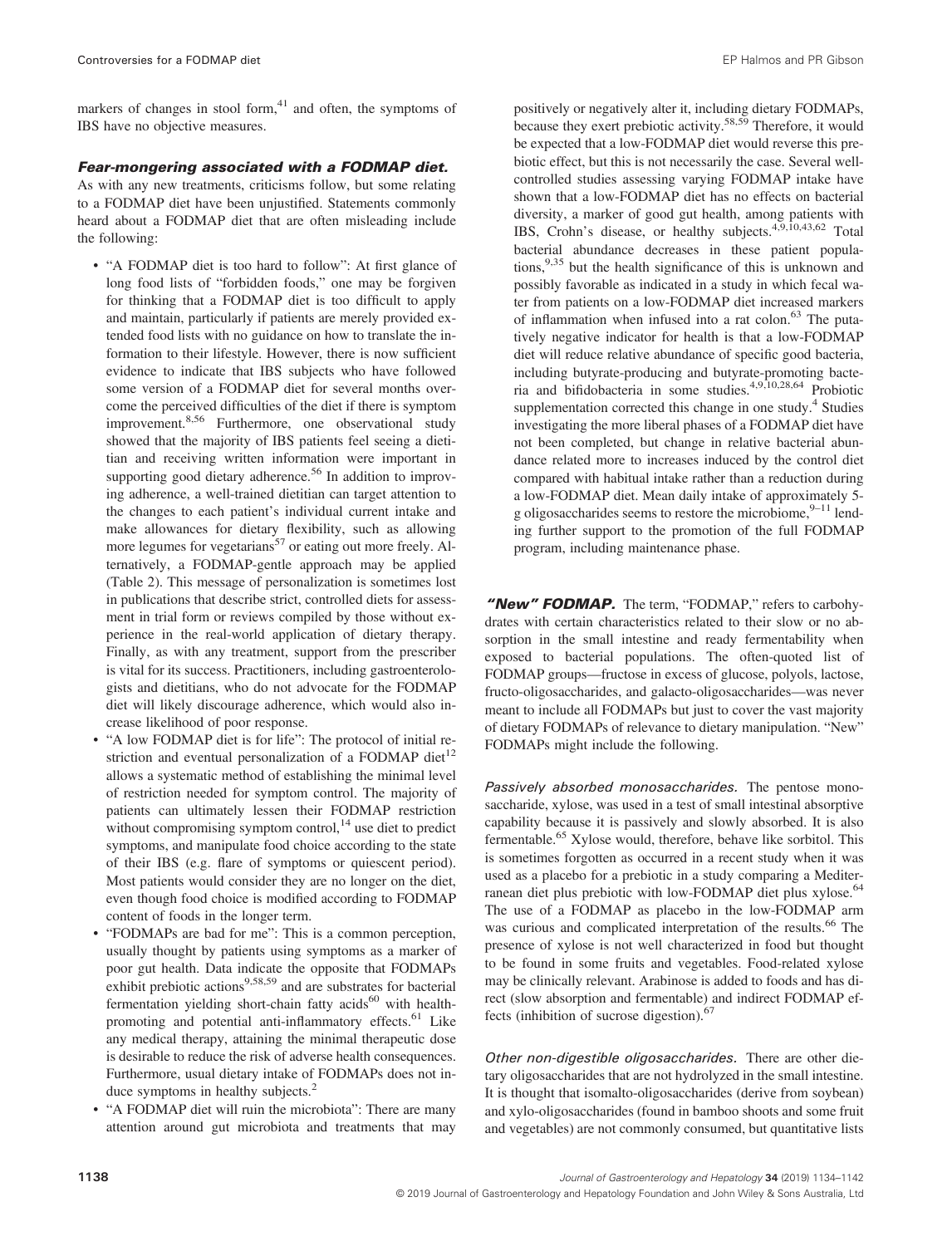of food content are not available, and their role in inducing symptoms via dietary intake is probably low, although may play a greater role in some cultures, such as in Japan.

Lactulose. This synthetic disaccharide is used first as a laxative and, secondly, to lower colonic pH by virtue of its fermentation to reduce absorption of nitrogenous molecules in patients with hepatic encephalopathy. In the latter setting, it is often clinically forgotten that lactulose is a FODMAP and will induce bloating and abdominal discomfort at doses lower than those that cause diarrhea (identical to lactose in patients with severe hypolactasia).

Nutraceuticals and functional foods. Oligosaccharides with prebiotic actions are now commonly utilized in the food and "health" industry. These include types of fructo-oligosaccharides, galacto-oligosaccharides, and xylo-oligosaccharides that are included in symbiotic preparations, yoghurts, or simply as supplements. Arbinose is added to foods for diabetics or the obese as it inhibit sucrase activity.<sup>67</sup> Their FODMAP actions are quite evident in studies where the doses are moderately high. An example is in a study of the effect of FOS on disease activity in patients with Crohn's disease. FOS did not improve inflammation but induced functional-type symptoms.<sup>55</sup>

*Inulin.* This fructan is frequently added to foods such as yoghurts. It can have variable numbers of fructose molecules such that most inulins are a mixture of oligosaccharides and polysaccharides. Unfortunately, average chain length is not stated on food labels or in functional foods. Inulin behaves like a FODMAP in its ability to be fermented and to induce gut symptoms, but, at least, longer chain inulins have minimal osmotic effect in the small intestine as shown by magnetic resonance imaging.38 However, inulins are usually considered in the list of FODMAPs.

Deficiency of other brush border hydrolases in the small intestine. The story of low activity of lactase in the brush border with subsequent maldigestion of lactose, which then exerts osmotic effects and is fermented by bacteria in the colon, is well established, and hypolactasia is very common. The activity of other brush border hydrolases is gaining more attention. A general schema of such hydrolase activities is shown in Figure 1. Reduced activities of any of the other brush border hydrolases will potentially result in maldigestion of dietary disaccharides and of maltose and dextrins from amylase-mediated digestion of starch. Congenital deficiencies of sucrase-isomaltase and trehalase are well described, being relatively common in Greenland and Alaska but not in the USA or Europe, and result in gastrointestinal symptoms consistent with those induced by carbohydrate malabsorption.<sup>68</sup> Recent studies in adult populations have indicated that the presence of common and rare polymorphisms of sucrase-isomaltase that are associated with reduced activity of the expressed protein are more common in patients with non-constipation-predominant patients with IBS with odds ratio of 1.36 for the more common 15Phe variant.<sup>69</sup> The practice of measuring hydrolase activities in duodenal biopsies is relatively common in pediatrics, and reduced activities on one or combined enzymatic activities are frequently observed; for example, in a systematic review of more



Figure 1 Schematic of the human digestion of (a) starch into glucose and (b) disaccharides into monosaccharides, for intestinal absorption. [Color figure can be viewed at [wileyonlinelibrary.com](http://wileyonlinelibrary.com)]

than 30,000 tests from a spectrum, of patients, lactase was reduced in 39%, maltase in 13%, sucrase in 9%, and isomaltase in 9%, and pan-disaccharidase deficiencies may occur in up to  $10\%$ .<sup>70</sup> While duodenal inflammation tended to be associated with reduced activities, the clinical relevance of the findings remains uncertain for a few reasons. Firstly, the normal values for the enzyme activities are uncertain and often based upon old studies. For instance, some authors quote a study in which findings in jejunal biopsies from 15 adults and 17 children who were apparently healthy are the source of normative data.<sup>71</sup> Activities in duodenal biopsies are also said to be lower than those in the jejunum. Secondly, the level of measured activity that has clinical relevance (i.e. will lead to maldigestion of substrate and symptoms) is not known. Thirdly, the efficacy of dietary approaches to dealing with such deficiencies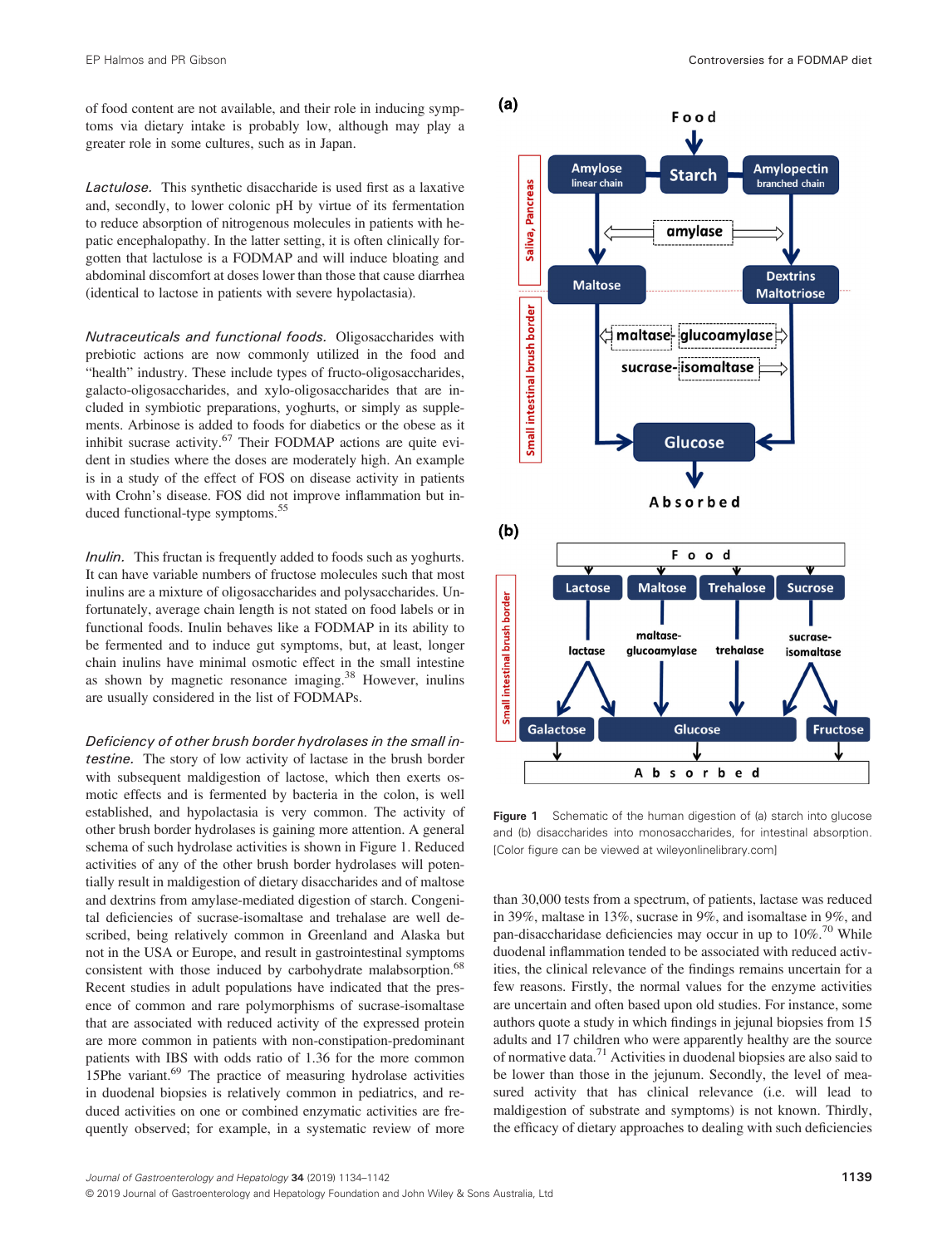is surprisingly poorly studied. Dietary manipulation in children with sucrase-isomaltase deficiency has had limited success.<sup>68</sup> In other words, identifying low enzyme activities is poorly translated in to evidence-based therapies. Interestingly, a post hoc analysis of a trial investigating efficacy of a low-FODMAP diet in IBS-D showed better response to the diet in those not carrying hypomorphic sucrose-isomaltase gene variant, suggesting potential indicator for nonresponse to the diet or a marker that additional disaccharides and oligosaccharides associated with amylasedigested starch (Fig. 1) would be considered FODMAPs in a subgroup of IBS subjects with sucrose-isomaltase hypomorphic variants.<sup>72</sup> The use of replacement enzymes such as sucrosidase has evidence of benefit,<sup>68</sup> but the therapy is limited by its expense. The way forward has to involve three strategies. Firstly, diagnostic criteria have to be refined, perhaps with the use of genetic testing, possibly breath testing with strict control over confounders (as earlier discussed) and enzymatic activities in duodenal biopsies having defined true normal values. Secondly, the relevance of the definition of the physiology to clinical symptoms warrants careful examination. Thirdly, dietary strategies that are practical need to be developed and assessed for efficacy. Thus, in adults with functional gut symptoms, defining the physiology of an individual's brush border hydrolases seems of limited evidence-based value in clinical practice but more intense research into diagnostic methods, design of therapeutic strategies, and evaluation of efficacy.

### **Conclusions**

The FODMAP diet is well established in its efficacy for managing symptoms of IBS, but with increasing popularity comes controversies and inappropriate application of the diet. Up-skilling health professional to guide its use in patients is essential to avoid nutritional and psychological problems and to promote acceptable adherence. Understanding of a FODMAP diet includes how to direct structured protocols of FODMAP restriction, reintroduction, and personalization and also when and how to apply a FODMAPgentle diet. Careful direction and assessment of response will decrease the risks of over-restriction and under-restriction of diet. Future research to improve our knowledge and application of a FODMAP diet will involve better understanding of how new FODMAPs, such as xylose and arabinose, and sucrose and dextrins in a minority, are relevant in the FODMAP paradigm.

### References

- 1 Eswaran SL, Chey WD, Han-Markey T, Ball S, Jackson K. A randomized controlled trial comparing the low FODMAP diet vs. modified NICE guidelines in US adults with IBS-D. Am. J. Gastroenterol. 2016; 111: 1824–32.
- 2 Halmos EP, Power VA, Shepherd SJ, Gibson PR, Muir JG. A diet low in FODMAPs reduces symptoms of irritable bowel syndrome. Gastroenterologia 2014; 146: 67–75.e5.
- 3 McIntosh K, Reed DE, Schneider T et al. FODMAPs alter symptoms and the metabolome of patients with IBS: a randomised controlled trial. Gut 2017; 66: 1241-51.
- 4 Staudacher HM, Lomer MCE, Farquharson FM et al. A diet low in FODMAPs reduces symptoms in patients with irritable bowel syndrome and a probiotic restores bifidobacterium species: a randomized controlled trial. Gastroenterologia 2017; 153: 936–47.
- 5 Staudacher HM, Whelan K, Irving PM, Lomer MCE. Comparison of symptom response following advice for a diet low in fermentable carbohydrates (FODMAPs) versus standard dietary advice in patients with irritable bowel syndrome. J. Hum. Nutr. Diet. 2011; 24: 487-95.
- 6 Gibson PR. History of the low FODMAP diet. J. Gastroenterol. Hepatol. 2017; 32: 5–.
- 7 Gibson PR, Shepherd SJ. Personal view: food for thought—western lifestyle and susceptibility to Crohn's disease. The FODMAP hypothesis. Aliment. Pharmacol. Ther. 2005; 21: 1399–409.
- 8 Shepherd SJ, Gibson PR. Fructose malabsorption and symptoms of irritable bowel syndrome: guidelines for effective dietary management. J. Am. Diet. Assoc. 2006; 106: 1631–9.
- 9 Halmos EP, Christophersen CT, Bird AR, Shepherd SJ, Gibson PR, Muir JG. Diets that differ in their FODMAP content alter the colonic luminal microenvironment. Gut 2015; 64: 93–100.
- 10 Hustoft TN, Hausken T, Ystad SO et al. Effects of varying dietary content of fermentable short-chain carbohydrates on symptoms, fecal microenvironment, and cytokine profiles in patients with irritable bowel syndrome. Neurogastroenterol. Motil. 2017; 29.
- 11 Staudacher H, Lomer MCE, Anderson J et al. Fermentable carbohydrate restriction reduces luminal bifidobacteria and gastrointestinal symptoms in patients with irritable bowel syndrome. J. Nutr. 2012; 142: 1510–8.
- 12 Whelan K, Martin LD, Staudacher HM, Lomer MCE. The low FODMAP diet in the management of irritable bowel syndrome: an evidence-based review of FODMAP restriction, reintroduction and personalisation in clinical practice. J. Hum. Nutr. Diet. 2018; 31: 239–55.
- 13 Tuck C, Barrett J. Re-challenging FODMAPs: the low FODMAP diet phase two. J. Gastroenterol. Hepatol. 2017; 32: 11-5.
- 14 Mitchell H, Porter J, Gibson PR, Barrett J, Garg M. Review article: implementation of a diet low in FODMAPs for patients with irritable bowel syndrome—directions for future research. Aliment. Pharmacol. Ther. 2019; 49: 124–39.
- 15 Ong DK, Mitchell SB, Barrett JS et al. Manipulation of dietary short chain carbohydrates alters the pattern of gas production and genesis of symptoms in irritable bowel syndrome. J. Gastroenterol. Hepatol. 2010; 25: 1366–73.
- 16 Schumann D, Langhorst J, Dobos G, Cramer H. Randomised clinical trial: yoga vs a low-FODMAP diet in patients with irritable bowel syndrome. Aliment. Pharmacol. Ther. 2018; 47: 203–11.
- 17 Moore JS, Gagan MJ, Perry RE. The benefits of a nurse-led service in the identification and management of symptoms of irritable bowel syndrome. Gastroenterol. Nurs. 2014; 37: 416–23.
- 18 Chu NHS, Yao CK, Tan VPY. Food therapy in Sinosphere Asia. J. Clin. Gastroenterol. 2018; 52: 105–13.
- 19 Gibson PR, Burgell RE. Easing concerns about the low FODMAP diet in patients with irritable bowel syndrome. Gastroenterologia 2017; 153: 886–7.
- 20 Whigham L, Joyce T, Harper G et al. Clinical effectiveness and economic costs of group versus one-to-one education for short-chain fermentable carbohydrate restriction (low FODMAP diet) in the management of irritable bowel syndrome. J. Hum. Nutr. Diet. 2015; 28: 687–96.
- 21 Lenhart A, Ferch C, Shaw M, Chey WD. Use of dietary management in irritable bowel syndrome: results of a survey of over 1500 United States gastroenterologists. J. Neurogastroenterol. Motil. 2018; 24: 437–51.
- 22 Pauls RN, Max JB. Symptoms and dietary practices of irritable bowel syndrome patients compared to controls: results of a United States national survey. Minerva Gastroenterol. Dietol. 2018 Epub ahead of print.
- 23 Moses RE, McKibbin RD. Non-physician clinicians in GI practice part 1: current status and utilization. Am. J. Gastroenterol. 2017; 112: 409– 10.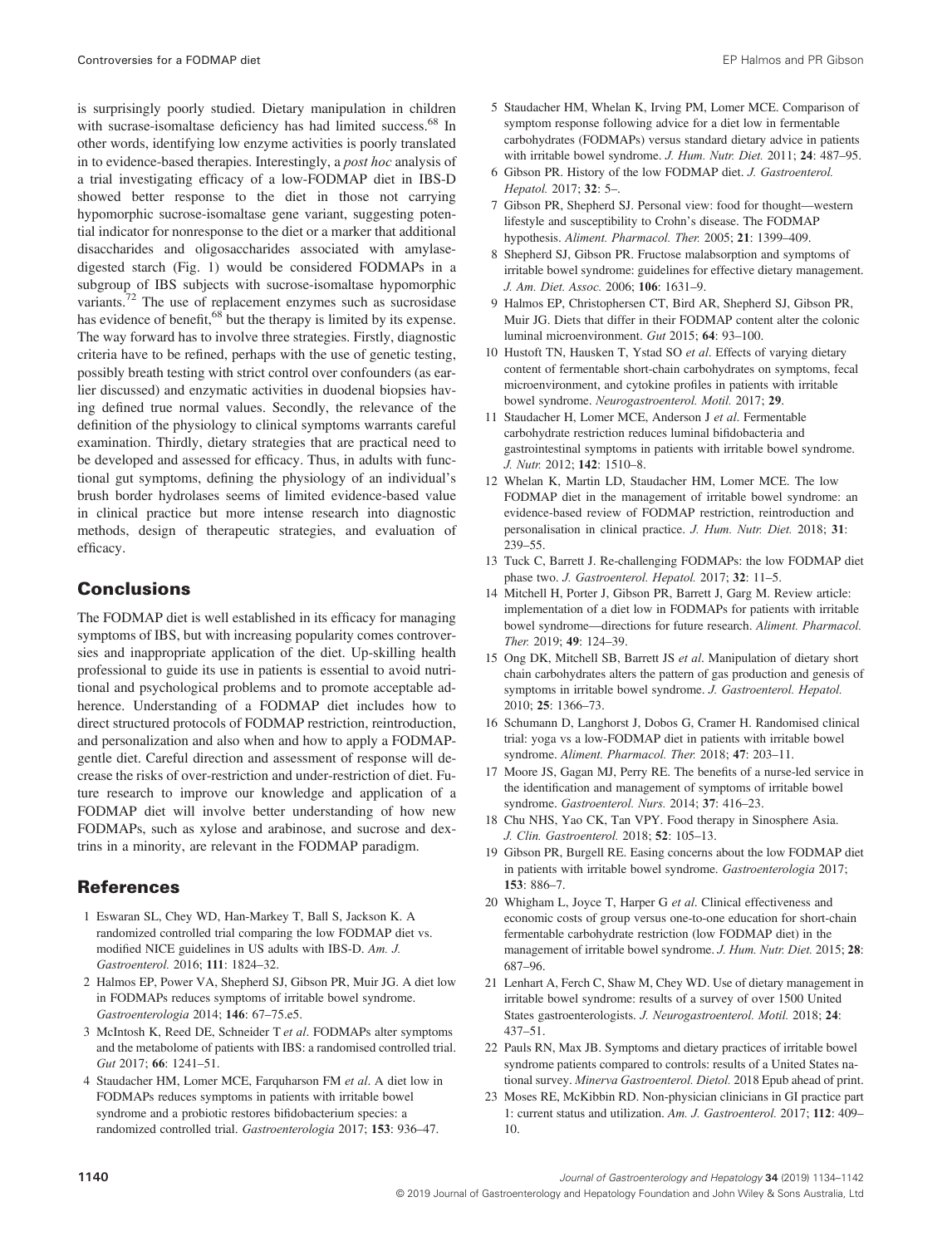- 24 Moses RE, McKibbin RD. Non-physician clinicians in GI practice part 2: utilization and risks. Am. J. Gastroenterol. 2017; 112: 530–1.
- 25 McMeans AR, King KL, Chumpitazi BP. Low FODMAP dietary food lists are often discordant. Am. J. Gastroenterol. 2017; 112: 655–6.
- 26 Cruz LA, Kaul I, Zhang Y, Shulman RJ, Chumpatazi BP. Assessment of quality and readability of internet dietary information on irritable bowel syndrome. Clin. Gastroenterol. Hepatol. 2018 Epub ahead of print.
- 27 Halmos EP. When the low FODMAP diet does not work. J. Gastroenterol. Hepatol. 2017; 32: 69–72.
- 28 Böhn L, Störsrud S, Liljebo T et al. Diet low in FODMAPs reduces symptoms of irritable bowel syndrome as well as traditional dietary advice: a randomized controlled trial. Gastroenterologia 2015; 149: 1399–407.e2.
- 29 Levitt MD. Follow-up of a flatulent patient. Dig. Dis. Sci. 1979; 24: 652–4.
- 30 Biesiekierski JR, Peters SL, Newnham ED, Rosella O, Muir JG, Gibson PR. No effects of gluten in patients with self-reported nonceliac gluten sensitivity after dietary reduction of fermentable, poorly absorbed, short-chain carbohydrates. Gastroenterologia 2013; 145: 320–8.e3.
- 31 Berens S, Stroe-Kunold E, Kraus F et al. Pilot-RCT of an integrative group therapy for patients with refractory irritable bowel syndrome (ISRCTN0297730). J. Psychosom. Res. 2018; 105: 72–9.
- 32 Carroccio A, Mansueto P, D'Alcamo A, Iacono G. Non-celiac wheat sensitivity as an allergic condition: personal experience and narrative review. Am. J. Gsatroenterol. 2013; 108: 1845–52.
- 33 Carroccio A, D'Alcamo A, Iacono G et al. Persistence of nonceliac wheat sensitivity, based on long-term follow-up. Gastroenterologia 2017; 153: 56–8.e3.
- 34 Gibson PR. Use of the low-FODMAP diet in inflammatory bowel disease. J. Gastroenterol. Hepatol. 2017; 32: 40–2.
- 35 Halmos EP, Christophersen CT, Bird AR, Shepherd SJ, Muir JG, Gibson PR. Consistent prebiotic effect on gut microbiota with altered FODMAP intake in patients with Crohn's disease: a randomised, controlled cross-over trial of well-defined diets. Clin. Transl. Gastroenterol. 2016; 14: e164.
- 36 Barrett JS, Gearry RB, Muir JG et al. Dietary poorly absorbed, shortchain carbohydrates increase delivery of water and fermentable substrates to the proximal colon. Aliment. Pharmacol. Ther. 2010; 31: 874–82.
- 37 Major G, Pritchard S, Murray K et al. Colon hypersensitivity to distension, rather than excessive gas production, produces carbohydrates-related symptoms in individuals with irritable bowel syndrome. Gastroenterologia 2016; 152: 124–33.e2.
- 38 Murray K, Wilkinson-Smith V, Hoad C et al. Differential effects of FODMAPs (fermentable oligo-, di-, mono-saccharides and polyols) on small and large intestinal contents in healthy subjects shown by MRI. Am. J. Gastroenterol. 2013; 109(1): 110–9.
- 39 Cena H, Barthels F, Cuzzolaro M et al. Definition and diagnostic criteria for orthorexia nervosa: a narrative review of the literature. Eat. Weight Disord. 2018 Epub ahead of print.
- 40 Clausen MR, Jrgensen J, Mortensen PB. Comparison of diarrhea induced by ingestion of fructooligosaccharide idolax and disaccharide lactulose: role of osmolarity versus fermentation of malabsorbed carbohydrate. Dig. Dis. Sci. 1998; 43: 2696–707.
- 41 Halmos EP, Biesiekierski JR, Newnham ED, Burgell RE, Muir JG, Gibson PR. Inaccuracy of patient-reported descriptions of and satisfaction with bowel actions in irritable bowel syndrome. Neurogastroenterol. Motil. 2018; 30.
- 42 Lifshitz F, Ament ME, Kleinman RE et al. Role of juice carbohydrate malabsorption in chronic nonspecific diarrhea in children. J. Pediatr. 1992; 120: 825–9.
- 43 Chumpatazi BP, Cope JL, Hollister EB et al. Randomised clinical trial: gut microbiome biomarkers are associated with clinical response to a low FODMAP diet in children with the irritable bowel syndrome. Aliment. Pharmacol. Ther. 2015; 42: 418–27.
- 44 Bennet SMP, Böhn L, Störsrud S et al. Multivariate modelling of faecal bacterial profiles of patients with IBS predicts responsiveness to a diet low in FODMAPs. Gut 2018; 67: 872–81.
- 45 Valeur J, Småstuen MC, Knudsen T, Lied GA, Røseth AG. Exploring gut microbiota composition as an indicator of clinical response to dietary FODMAP restriction in patients with irritable bowel syndrome. Dig. Dis. Sci. 2018; 63: 429–36.
- 46 Rossi M, Aggio R, Staudacher HM et al. Volatile organic compounds in feces associate with response to dietary intervention in patients with irritable bowel syndrome. Clin. Gastroenterol. Hepatol. 2018; 16: 385– 91.e1.
- 47 Tuck CJ, McNamara LS, Gibson PR. Editorial: rethinking predictors of response to the low FODMAP diet—should we retire fructose and lactose breath-hydrogen testing and concentrate on visceral hypersensitivity? Aliment. Pharmacol. Ther. 2017; 45: 1281–2.
- 48 Wilder-Smith CH, Olesen SS, Materna A, Drewes AM. Predictors of response to a low-FODMAP diet in patients with functional gastrointestinal disorders and lactose or fructose intolerance. Aliment. Pharmacol. Ther. 2017; 45: 1094–106.
- 49 Barrett JS, Irving PM, Shepherd SJ, Muir JG, Gibson PR. Comparison of the prevalence of fructose and lactose malabsorption across chronic intestinal disorders. Aliment. Pharmacol. Ther. 2009; 30: 165–74.
- 50 Wilder-Smith CH, Olesen SS, Materna A, Drewes AM. Repeatability and effect of blinding of fructose breath tests in patients with functional gastrointestinal disorders. Neurogastroenterol. Motil. 2018;Epub ahead of print.
- 51 Yao CK, Tuck CJ, Barrett JS, Canale KEK, Philpott HL, Gibson PR. Poor reproducibility of breath hydrogen testing: implications for its application in functional bowel disorders. United European Gastroenterol. J. 2017; 5: 284–92.
- 52 Yao CK, Gibson PR, Shepherd SJ. Design of clinical trials evaluating dietary interventions in patients with functional gastrointestinal disorders. Am. J. Gastroenterol. 2013; 108.
- 53 Skodje GI, Sarna VK, Minelle IH et al. Fructan, rather than gluten, induces symptoms in patients with self-reported non-celiac gluten sensitivity. Gastroenterologia 2018; 154: 529–39.e2.
- 54 Caan B, Ballard-Barbash R, Slattery ML et al. Low energy reporting may increase in intervention participants enrolled in dietary intervention trials. J. Am. Diet. Assoc. 2004; 104: 537–66.
- 55 Benjamin JL, Hedin CR, Koutsoumpas A et al. Randomised, doubleblind, placebo-controlled trial of fructo-oligosaccharides in active Crohn's disease. Gut 2011; 60: 923–9.
- 56 de Roest RH, Dobbs BR, Chapman BA et al. The low FODMAP diet improves gastrointestinal symptoms in patients with irritable bowel syndrome: a prospective study. Int. J. Clin. Pract. 2013; 67: 895–903.
- 57 Tuck C, Ly E, Bogatyrev A et al. Fermentable short chain carbohydrate (FODMAP) content of common plant-based foods and processed foods suitable for vegetarian- and vegan-based eating patterns. J. Hum. Nutr. Diet. 2018; 31: 422–35.
- 58 Davis LMG, Martínez I, Walter J, Hutkins R. A dose dependent impact of prebiotic galactooligosaccharides on the intestinal microbiota of healthy adults. Int. J. Food Microbiol. 2010; 144: 285-92.
- 59 Silk DBA, Davis A, Vulevic J, Tzortzis G, Gibson GR. Clinical trial: the effects of a trans-galactooligosaccharide prebiotic on faecal microbiota and symptoms in irritable bowel syndrome. Aliment. Pharmacol. Ther. 2009; 29: 508–18.
- 60 Cook SI, Sellin JH. Review article: short chain fatty acids in health and disease. Aliment. Pharmacol. Ther. 1998; 12: 499–507.